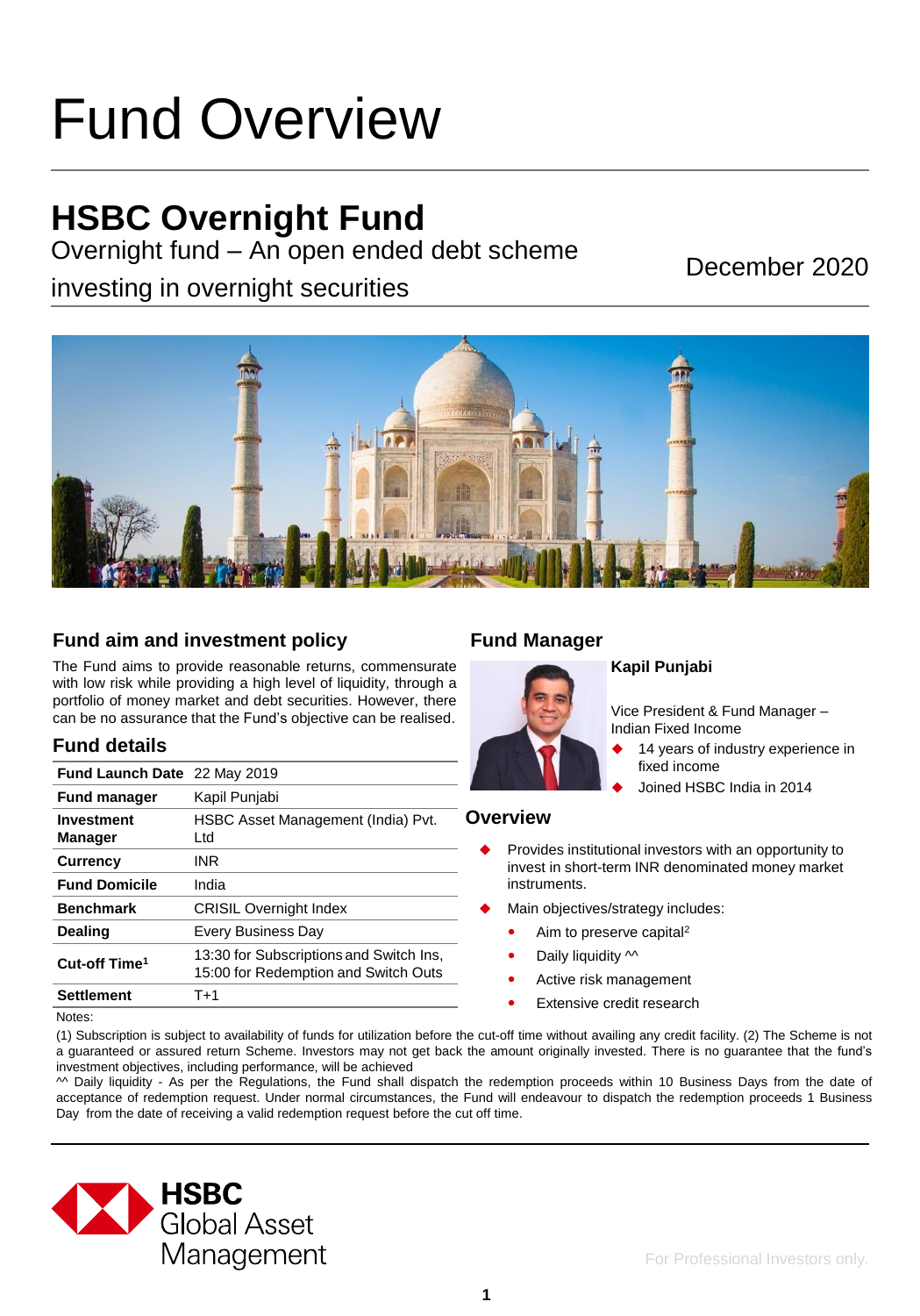#### **Portfolio characteristics**

| Yield to Maturity <sup>1</sup> | 2.89% |
|--------------------------------|-------|
| Current AUM (~INR m)           | 4096  |
| Current WAM <sup>2</sup>       | 1 day |
| <b>Maximum Maturity</b>        | 1 day |
| Maximum WAM <sup>3</sup>       | 1 day |

#### **Fund Information**

|                        | <b>Features</b> |
|------------------------|-----------------|
| <b>Current NAV</b>     | INR 1,062.6629  |
| <b>Settlement Date</b> | $T + 14$        |

| <b>Total Expense Ratio (TER)</b><br><b>Fund Name</b><br>(as of 30 November 2020) |                       | <b>Minimum Application</b><br>Amount (Rs) | <b>Minimum Redemption/</b><br><b>Switch Account (Rs)</b> |
|----------------------------------------------------------------------------------|-----------------------|-------------------------------------------|----------------------------------------------------------|
| <b>HOF</b>                                                                       | $0.26\%$ <sup>3</sup> | 5.000                                     | 1.000                                                    |
| <b>HOF Direct Plan</b>                                                           | $0.11\%$ <sup>3</sup> | 5.000                                     | 1.000                                                    |

HSBC Mutual Fund/HSBC Asset Management (India) Private Limited would update the current expense ratios (TER) on its website at least three working days prior to the effective date of the change. Details of such changes can be referred on the following link under the Daily TER section:<https://www.assetmanagement.hsbc.co.in/en/mutual-funds>

Source: HSBC Global Asset Management, data as of 30 November 2020

Notes:<br>1.

- TYTM Based on investment amount
- 2. The Weighted Average Maturity (WAM) of the fund
- 3. TER is annualized and Includes GST on Investment Management fees
- 4. As per the local regulations, the fund shall dispatch the redemption proceeds within 10 business days from the date of acceptance of redemption request. Under normal circumstances, the Fund will endeavour to dispatch the redemption proceeds within 1 business day from the date of receiving redemption request.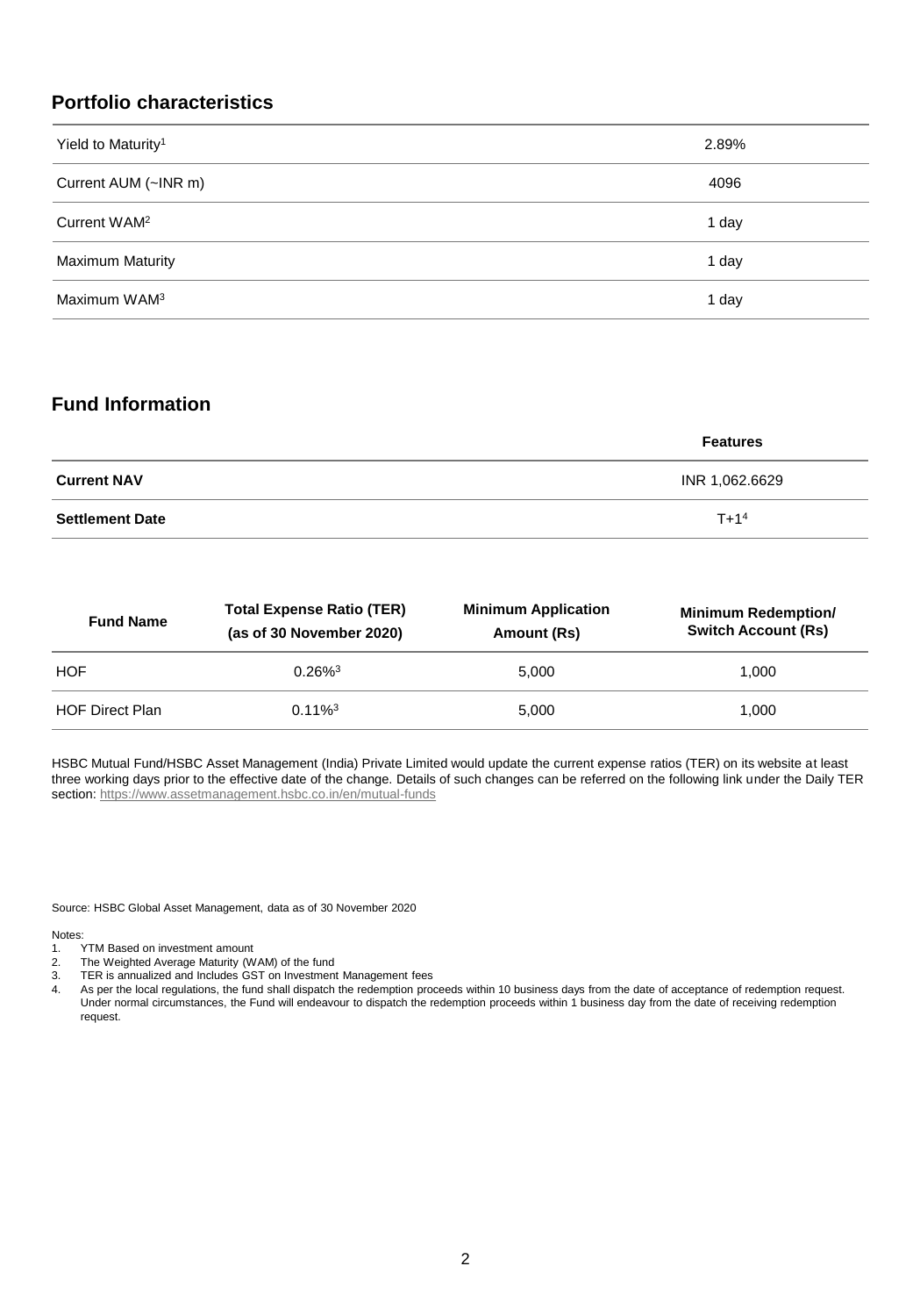## **Portfolio Compositions<sup>1</sup>**

#### **Credit Quality Mix – local\* Instrument Mix credit rating agencies' short-term ratings**



#### **Top 10 issuers/counterparties % NAV**

| 100.000% |
|----------|
| 39.210%  |
| 60.441%  |
| 0.349%   |
| 100.000% |
|          |

#### **Investment process and team**

Our investment process is active, fundamental and value driven. It combines qualitative top-down analysis of macroeconomic and market dynamics, with structured bottom-up research into individual bond issuers and fixed income securities. While investment decisions are taken locally to ensure focus and accountability, our portfolio managers in India are able to access the expertise and experience of our investment professionals worldwide in order to gain a truly global perspective.

The Fund is managed in India by Kapil Punjabi, who has over 14 years of investment experience. The team in India benefits from the broader HSBC Global Asset Management Liquidity team which manages over USD117.4 billion<sup>2</sup> in money market assets across 11 currencies globally.

Notes:

1. Subject to change without notice.

2. Data as at June 2020

Source: HSBC Global Asset Management, All data as on 30 November 2020 except otherwise mentioned

The rating mentioned above refers to the local credit rating in India. The rating criteria and methodology used by Indian local rating agencies may be different from those adopted by most of the established international credit rating agencies. Therefore, the Indian local credit rating system may not provide an equivalent standard for comparison with securities rated by international credit rating agencies.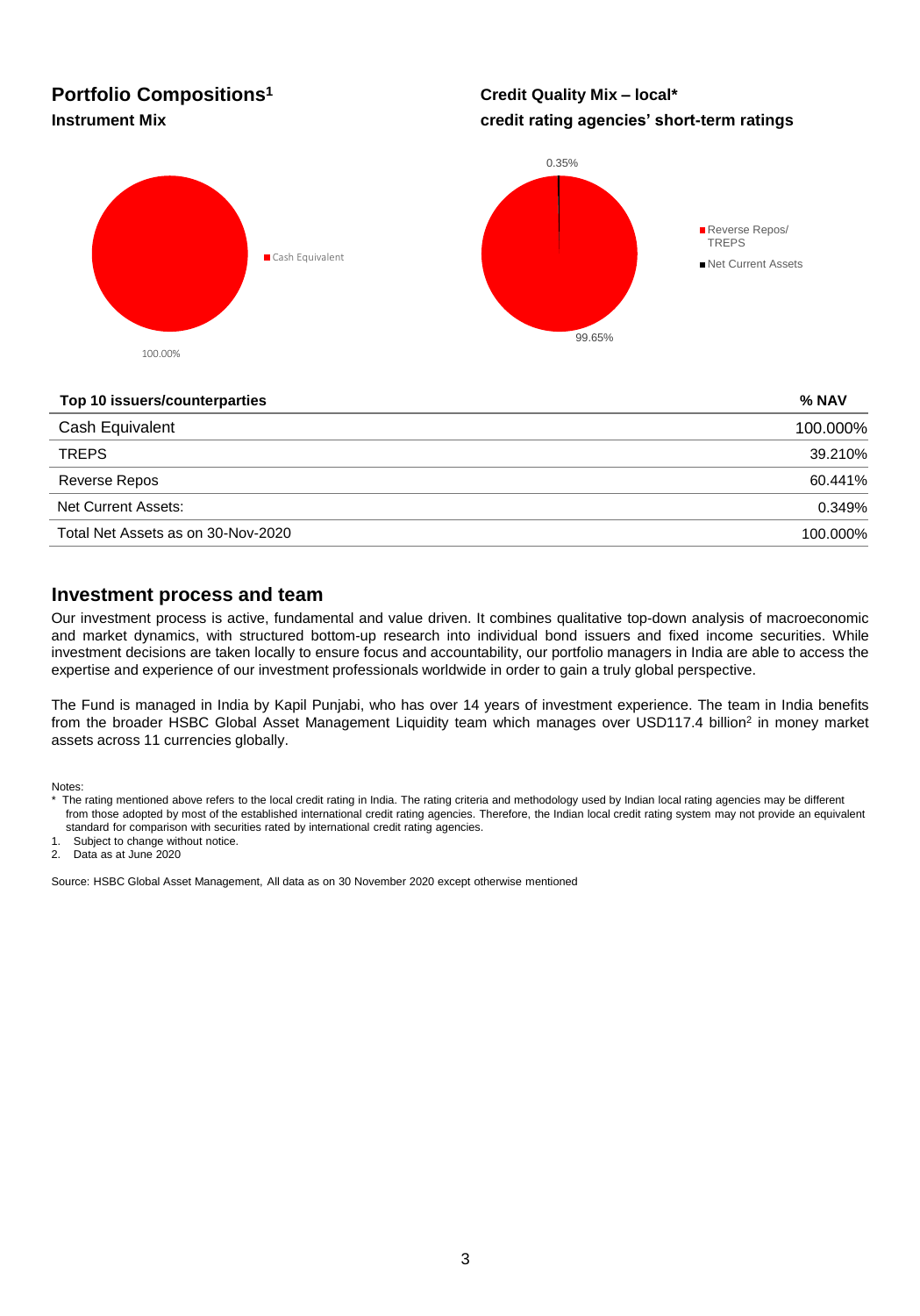| <b>Funds Managed by Kapil Punjabi (Total Schemes Managed 7)</b> |           |                          |           |                |           |                       |                        |                          |                |  |  |  |
|-----------------------------------------------------------------|-----------|--------------------------|-----------|----------------|-----------|-----------------------|------------------------|--------------------------|----------------|--|--|--|
| <b>HSBC Overnight Fund 1</b>                                    |           |                          |           |                |           |                       |                        |                          |                |  |  |  |
| <b>Fund / Benchmark</b>                                         | 1 Year    |                          |           | 3 Years        |           | 5 Years               | <b>Since Inception</b> |                          | Inception      |  |  |  |
| (Value of $\bar{z}$ 10,000 invested)                            | Amount in | <b>Returns</b><br>$(\%)$ | Amount in | Returns<br>(%) | Amount in | <b>Returns</b><br>(%) | Amount in              | <b>Returns</b><br>$(\%)$ | Date           |  |  |  |
| <b>HSBC Overnight Fund</b>                                      | 10.346    | 3.44                     | <b>NA</b> | <b>NA</b>      | <b>NA</b> | <b>NA</b>             | 10.624                 | 4.04                     | <b>22-M</b>    |  |  |  |
| <b>Scheme Benchmark (CRISIL Overnight</b><br>Index)             | 10.358    | 3.56                     | <b>NA</b> | <b>NA</b>      | <b>NA</b> | <b>NA</b>             | 10.649                 | 4.20                     | ہے<br>$\omega$ |  |  |  |
| Additional Benchmark (Nifty 1D Rate Index)                      | 10,356    | 3.57                     | <b>NA</b> | <b>NA</b>      | <b>NA</b> | <b>NA</b>             | 10,647                 | 4.21                     |                |  |  |  |

Past performance may or may not be sustained in the future. The said Fund is managed by Kapil Punjabi Effective (22 May 2019)

| <b>Funds Managed by Kapil Punjabi (Total Schemes Managed 7)</b> |        |                       |               |         |        |                                   |        |                              |        |                          |        |                                        |        |                                   |                   |
|-----------------------------------------------------------------|--------|-----------------------|---------------|---------|--------|-----------------------------------|--------|------------------------------|--------|--------------------------|--------|----------------------------------------|--------|-----------------------------------|-------------------|
| <b>HSBC Cash Fund 2</b>                                         |        |                       |               |         |        |                                   |        |                              |        |                          |        |                                        |        |                                   |                   |
| <b>Fund / Benchmark</b>                                         | 7 Days |                       |               | 15 Days |        | 30 Days                           |        | 1 Year                       |        | 3 Years                  |        | 5 Years                                |        | $\overline{a}$<br>Since Inception |                   |
| (Value of ₹10,000 invested)                                     | in ₹   | Amount Returns<br>(%) | Amount<br>in₹ | (%)     | in ₹   | Returns   Amount   Returns<br>(%) | in ₹   | Amount Returns Amount<br>(%) | in ₹   | <b>Returns</b><br>$(\%)$ | in ₹   | Amount Returns   Amount Returns<br>(%) | in ₹   | (%)                               | ĝ                 |
| <b>HSBC Cash Fund</b>                                           | 10.005 | 2.86                  | 10.013        | 2.89    | 10.025 | 2.98                              | 10.422 | 4.20                         | 11.956 | 6.13                     | 13.731 | 6.54                                   | 20.189 | 7.64                              | <b>Date:</b><br>2 |
| <b>Scheme Benchmark (CRISIL</b><br>Liquid Fund Index)           | 10.007 | 3.50                  | 10.016        | 3.64    | 10.030 | 3.64                              | 10.484 | 4.81                         | 12.058 | 6.43                     | 13.835 | 6.70                                   | 20.207 | 7.65                              | Dec-02            |
| <b>Additional Benchmark</b><br>(CRISIL 91 Day T-Bill Index)     | 10,008 | 4.21                  | 10.015        | 3.95    | 10,032 | 3.92                              | 10,466 | 4.63                         | 11,936 | 6.07                     | 13,590 | 6.32                                   | 19,536 | 7.27                              |                   |

Past performance may or may not be sustained in the future. The said Fund is managed by Kapil Punjabi Effective (14 March 2014)

Past performance may or may not be sustained in the future. Refer note below.

Pursuant to the circular issued by SEBI on 'Categorization and Rationalization of the Schemes, there has been change in the fundamental attribute(s) of the aforesaid scheme(s) effective Mar 14, 2018.

<sup>1</sup> The said fund has been in existence for more than 1 year but less than 3 years.

<sup>2</sup> Pursuant to SEBI circular dated Sept 13, 2012, certain Plans / Options within the schemes have been discontinued to comply with a single plan structure. Since there was no continuous NAV history available for the surviving Plan prior to 19 May 2011, returns since the said date have been considered for calculating performance. The inception date of HSBC Cash Fund however is 4 December 2002.

The Performance of HSBC Ultra Short Duration Fund (managed by Kapil Punjabi) is not given since the scheme has not completed one year from the date of inception. The performance details provided herein are of other than Direct Plan - Growth Option. Returns on Rs 10,000 are point-to-point returns for the specific time period, invested at the start of the period. The returns for the respective periods are provided as on last available NAV of November 2020 for the respective Schemes. Returns 1 year and Above are Compounded Annualised. Load is not taken into consideration for computation of performance. Different plans shall have a different expense structure. The expenses of the Direct Plan under the Scheme will be lower to the extent of the distribution expenses / commission charged to the Other than Direct Plan. Considering the varying maturities of the close ended schemes, the performance of close-ended schemes is not provided as it is strictly not comparable with that of open ended schemes.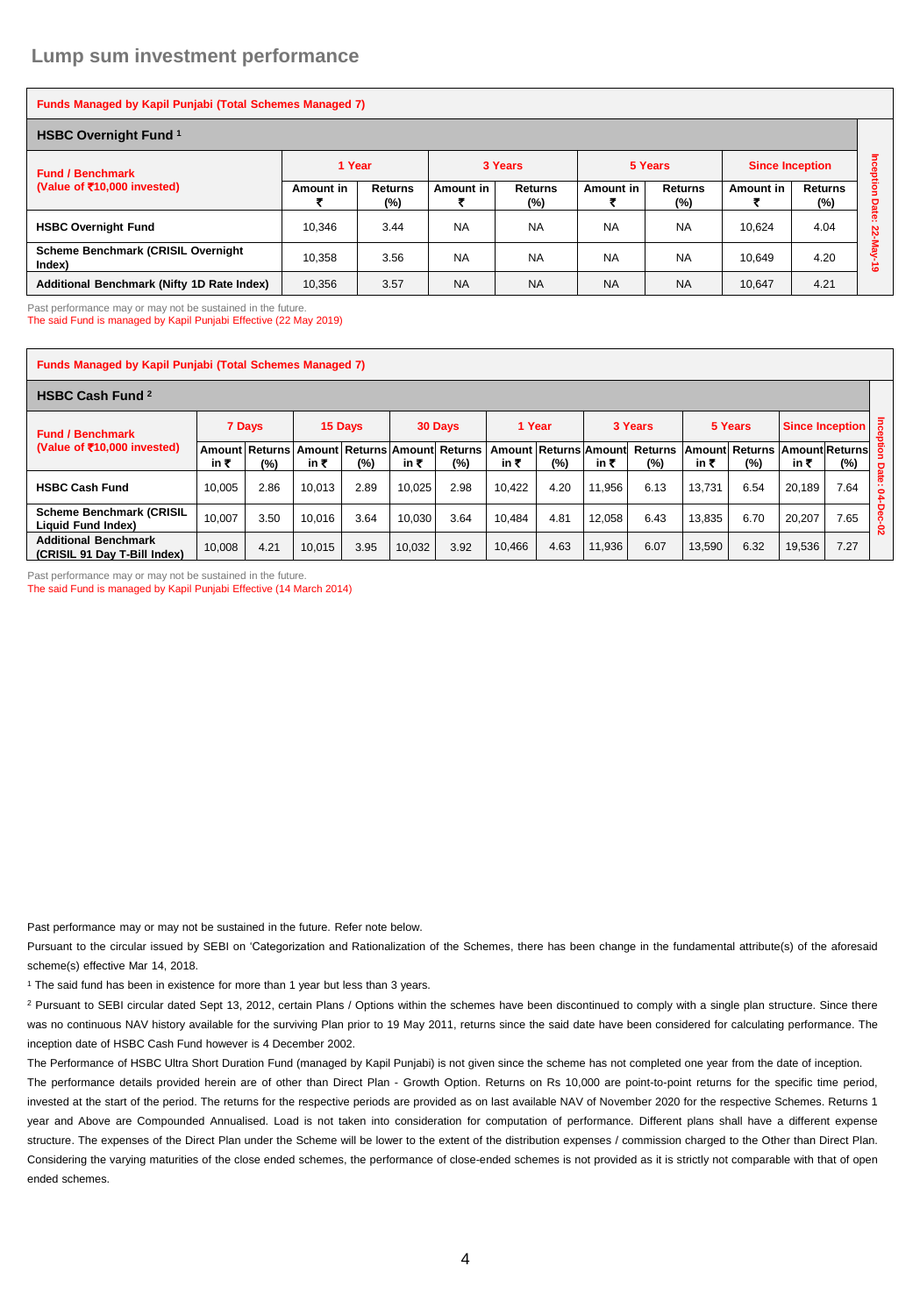#### **Funds Managed by Kapil Punjabi (Total Schemes Managed 7)**

| <b>HSBC Debt Fund</b>                                                |           |                       |           |                          |           |                       |                        |                          |                     |  |  |  |
|----------------------------------------------------------------------|-----------|-----------------------|-----------|--------------------------|-----------|-----------------------|------------------------|--------------------------|---------------------|--|--|--|
| <b>Fund / Benchmark</b><br>(Value of ₹10,000 invested)               | 1 Year    |                       |           | 3 Years                  |           | 5 Years               | <b>Since Inception</b> |                          | ā<br>ᄒ              |  |  |  |
|                                                                      | Amount in | <b>Returns</b><br>(%) | Amount in | <b>Returns</b><br>$(\%)$ | Amount in | <b>Returns</b><br>(%) | Amount in              | <b>Returns</b><br>$(\%)$ | igo<br><b>Date:</b> |  |  |  |
| <b>HSBC Debt Fund</b>                                                | 10.866    | 8.68                  | 12.480    | 7.68                     | 14.187    | 7.25                  | 34.668                 | 7.16                     | ۰                   |  |  |  |
| <b>Scheme Benchmark (CRISIL</b><br><b>Composite Bond Fund Index)</b> | 11.199    | 12.02                 | 13.055    | 9.31                     | 15.595    | 9.30                  | 35.254                 | 7.26                     | ន                   |  |  |  |
| <b>Additional Benchmark (CRISIL 10)</b><br>year Gilt Index)          | 10.843    | 8.45                  | 12.553    | 7.89                     | 14.731    | 8.06                  | 30,504                 | 6.40                     |                     |  |  |  |

Past performance may or may not be sustained in the future.

The said Fund is managed by Kapil Punjabi Effective (18 February 2019)

| <b>Funds Managed by Kapil Punjabi (Total Schemes Managed 7)</b>    |           |                   |           |                       |           |                       |                        |                           |           |  |  |  |  |
|--------------------------------------------------------------------|-----------|-------------------|-----------|-----------------------|-----------|-----------------------|------------------------|---------------------------|-----------|--|--|--|--|
| <b>HSBC Low Duration Fund</b> <sup>3</sup>                         |           |                   |           |                       |           |                       |                        |                           |           |  |  |  |  |
| <b>Fund / Benchmark</b><br>(Value of ₹10,000 invested)             | 1 Year    |                   | 3 Years   |                       | 5 Years   |                       | <b>Since Inception</b> |                           | 훂         |  |  |  |  |
|                                                                    | Amount in | Returns<br>$(\%)$ | Amount in | <b>Returns</b><br>(%) | Amount in | <b>Returns</b><br>(%) | Amount in              | <b>Returns</b><br>$(\% )$ | g<br>Date |  |  |  |  |
| <b>HSBC Low Duration Fund</b>                                      | 10.332    | 3.33              | 10.727    | 2.37                  | 12.312    | 4.25                  | 16.052                 | 5.97                      | n         |  |  |  |  |
| <b>Scheme Benchmark (CRISIL Low</b><br><b>Duration Debt Index)</b> | 10.760    | 7.62              | 12.560    | 7.91                  | 14.670    | 7.97                  | 19.446                 | 8.49                      | o         |  |  |  |  |
| <b>Additional Benchmark (CRISIL 1 Year</b><br>T-Bill Index)        | 10.593    | 5.95              | 12.184    | 6.82                  | 13.853    | 6.74                  | 17.464                 | 7.07                      | ႙ၟ        |  |  |  |  |

Past performance may or may not be sustained in the future. The said Fund is managed by Kapil Punjabi Effective (18 October 2014)

Past performance may or may not be sustained in the future. Refer note below.

Pursuant to the circular issued by SEBI on 'Categorization and Rationalization of the Schemes, there has been change in the fundamental attribute(s) of the aforesaid scheme(s) effective Mar 14, 2018.

<sup>3</sup> Pursuant to SEBI circular dated Sept 13, 2012, certain Plans / Options within the schemes have been discontinued to comply with a single plan structure. Since there was no continuous NAV history available for the surviving Plan prior to 1 October 2012, returns since the said date have been considered for calculating performance. The inception date of HSBC Low Duration Fund however is 17 October 2006.

The performance details provided herein are of other than Direct Plan - Growth Option. Returns on Rs.10,000 are point-to-point returns for the specific time period, invested at the start of the period. The returns for the respective periods are provided as on last available NAV of November 2020 for the respective Schemes. Returns 1 year and Above are Compounded Annualised. Load is not taken into consideration for computation of performance. Different plans shall have a different expense structure. The expenses of the Direct Plan under the Scheme will be lower to the extent of the distribution expenses / commission charged to the Other than Direct Plan. The performance data of the scheme(s) managed by the respective Fund Manager which has/have not completed 1 year is not provided. Considering the varying maturities of the close ended schemes, the performance of close-ended schemes is not provided as it is strictly not comparable with that of open ended schemes.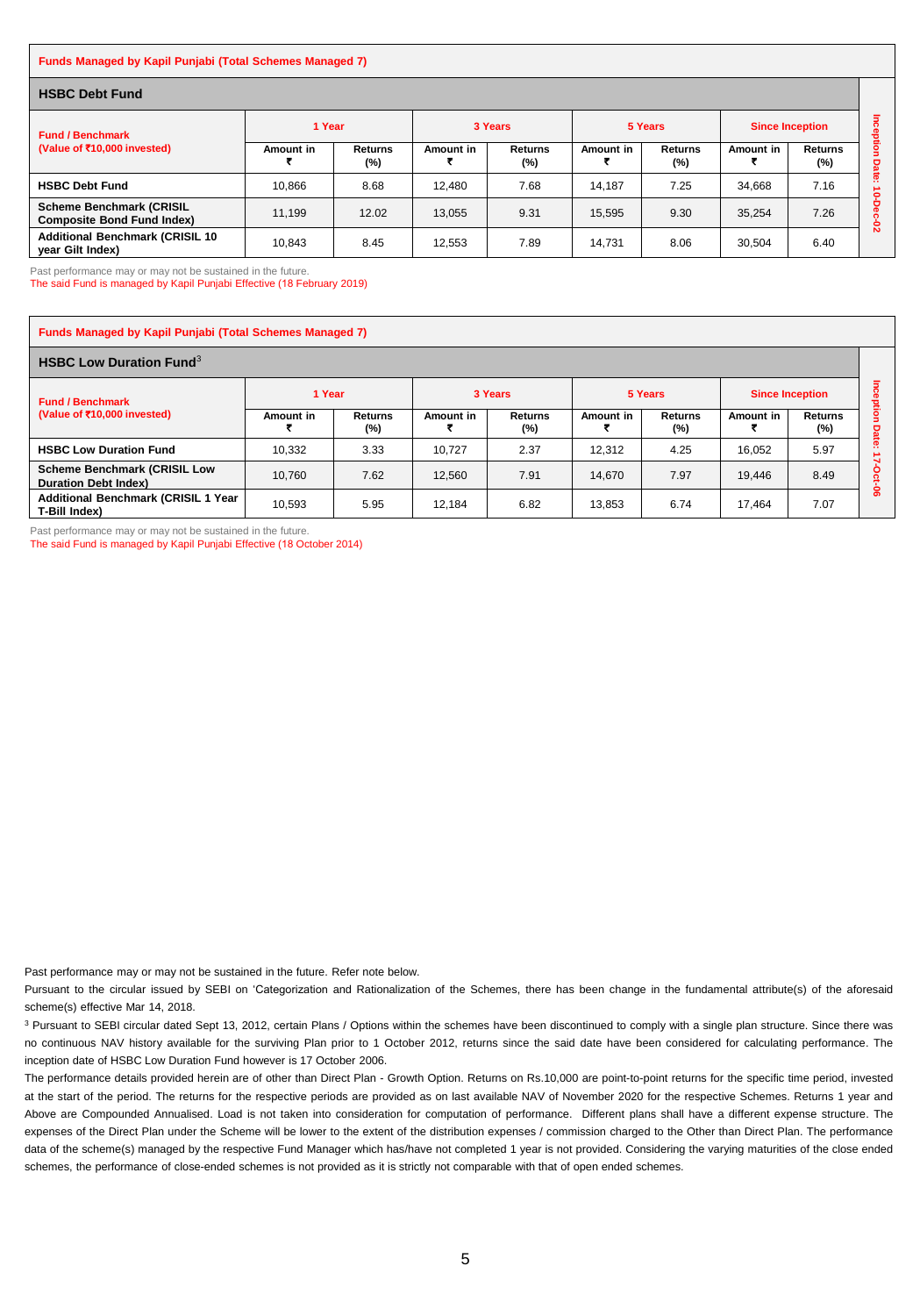#### **Lump sum investment performance**

**Funds Managed by Kapil Punjabi (For Debt Portion) (Total Schemes Managed 7) Funds Managed by Gautam Bhupal (For Equity portion) (Total Schemes Managed 7)**

| <b>HSBC Regular Savings Fund</b>                               |           |                          |           |                   |           |                       |                        |                       |         |  |  |
|----------------------------------------------------------------|-----------|--------------------------|-----------|-------------------|-----------|-----------------------|------------------------|-----------------------|---------|--|--|
| <b>Fund / Benchmark</b><br>(Value of ₹10,000 invested)         | 1 Year    |                          | 3 Years   |                   |           | 5 Years               | <b>Since Inception</b> |                       | Ξ       |  |  |
|                                                                | Amount in | <b>Returns</b><br>$(\%)$ | Amount in | Returns<br>$(\%)$ | Amount in | <b>Returns</b><br>(%) | Amount in              | <b>Returns</b><br>(%) | reption |  |  |
| <b>HSBC Regular Savings Fund</b>                               | 10.825    | 8.27                     | 11.819    | 5.74              | 14.095    | 7.11                  | 41,778                 | 8.90                  | Date    |  |  |
| CRISIL Hybrid 85+15 - Conservative Index<br>(Scheme Benchmark) | 11.272    | 12.76                    | 13.134    | 9.53              | 16.064    | 9.95                  | 39.828                 | 8.59                  | 24<br>공 |  |  |
| Crisil 1 Year T-Bill Index (Standard<br>Benchmark)             | 10.593    | 5.95                     | 12.184    | 6.82              | 13.853    | 6.74                  | 27.121                 | 6.13                  | õ<br>ደ  |  |  |
| Crisil 10 Year Gilt Index (Standard<br>Benchmark)              | 10,844    | 8.44                     | 12.558    | 7.89              | 14,730    | 8.05                  | 26,571                 | 6.00                  |         |  |  |

Past performance may or may not be sustained in the future.

The said Fund is managed by Kapil Punjabi Effective (18 February 2019)

The said Fund is managed by Gautam Bhupal Effective (23 July 2019)

| Fund Manager - Neelotpal Sahai (For Equity) Total Schemes Managed - 5<br>Fund Manager - Ranjithgopal K A (For Equity) Total Schemes Managed - 1<br>Fund Manager - Kapil Punjabi (For Debt) Total Schemes Managed - 7 |           |                |           |                          |  |  |  |  |  |  |  |
|----------------------------------------------------------------------------------------------------------------------------------------------------------------------------------------------------------------------|-----------|----------------|-----------|--------------------------|--|--|--|--|--|--|--|
| <b>HSBC Equity Hybrid Fund<sup>4</sup></b>                                                                                                                                                                           |           |                |           |                          |  |  |  |  |  |  |  |
| <b>Fund / Benchmark</b>                                                                                                                                                                                              | 1 Year    |                |           | <b>Since Inception</b>   |  |  |  |  |  |  |  |
| (Value of ₹10,000 invested)                                                                                                                                                                                          | Amount in | Returns<br>(%) | Amount in | <b>Returns</b><br>$(\%)$ |  |  |  |  |  |  |  |
| <b>HSBC Equity Hybrid Fund</b>                                                                                                                                                                                       | 11.074    | 10.77          | 12.549    | 11.41                    |  |  |  |  |  |  |  |
| Scheme Benchmark (30% of CRISIL Composite Bond Fund Index<br>and 70% of S&P BSE 200 TRI)                                                                                                                             | 11.046    | 10.49          | 12.921    | 12.97                    |  |  |  |  |  |  |  |
| <b>Additional Benchmark (Nifty 50 TRI)</b>                                                                                                                                                                           | 10.872    | 8.74           | 12.984    | 13.23                    |  |  |  |  |  |  |  |

**Past performance may or may not be sustained in the future. Refer note below. The said Fund is managed by Neelotpal Sahai Effective (22 October 2018) The said Fund is managed by Ranjithgopal K A Effective (23 July 2019)**

**The said Fund is managed by Kapil Punjabi Effective (18 February 2019)**

Past performance may or may not be sustained in the future. Refer note below.

<sup>4</sup>The said Fund has been in existence for more than 1 year but less than 3 years

The Performance of HSBC Ultra Short Duration Fund (managed by Kapil Punjabi) is not given since the scheme has not completed one year from the date of inception.

Past performance may or may not be sustained in the future. Refer note below.

Pursuant to the circular issued by SEBI on 'Categorization and Rationalization of the Schemes, there has been change in the fundamental attribute(s) of the aforesaid scheme(s) effective Mar 14, 2018.

The performance details provided herein are of other than Direct Plan - Growth Option. Returns on Rs.10,000 are point-to-point returns for the specific time period, invested at the start of the period. The returns for the respective periods are provided as on last available NAV of November 2020 for the respective Schemes. Returns 1 year and Above are Compounded Annualised. Load is not taken into consideration for computation of performance. Different plans shall have a different expense structure. The expenses of the Direct Plan under the Scheme will be lower to the extent of the distribution expenses / commission charged to the Other than Direct Plan. The performance data of the scheme(s) managed by the respective Fund Manager which has/have not completed 1 year is not provided. Considering the varying maturities of the close ended schemes, the performance of close-ended schemes is not provided as it is strictly not comparable with that of open ended schemes.